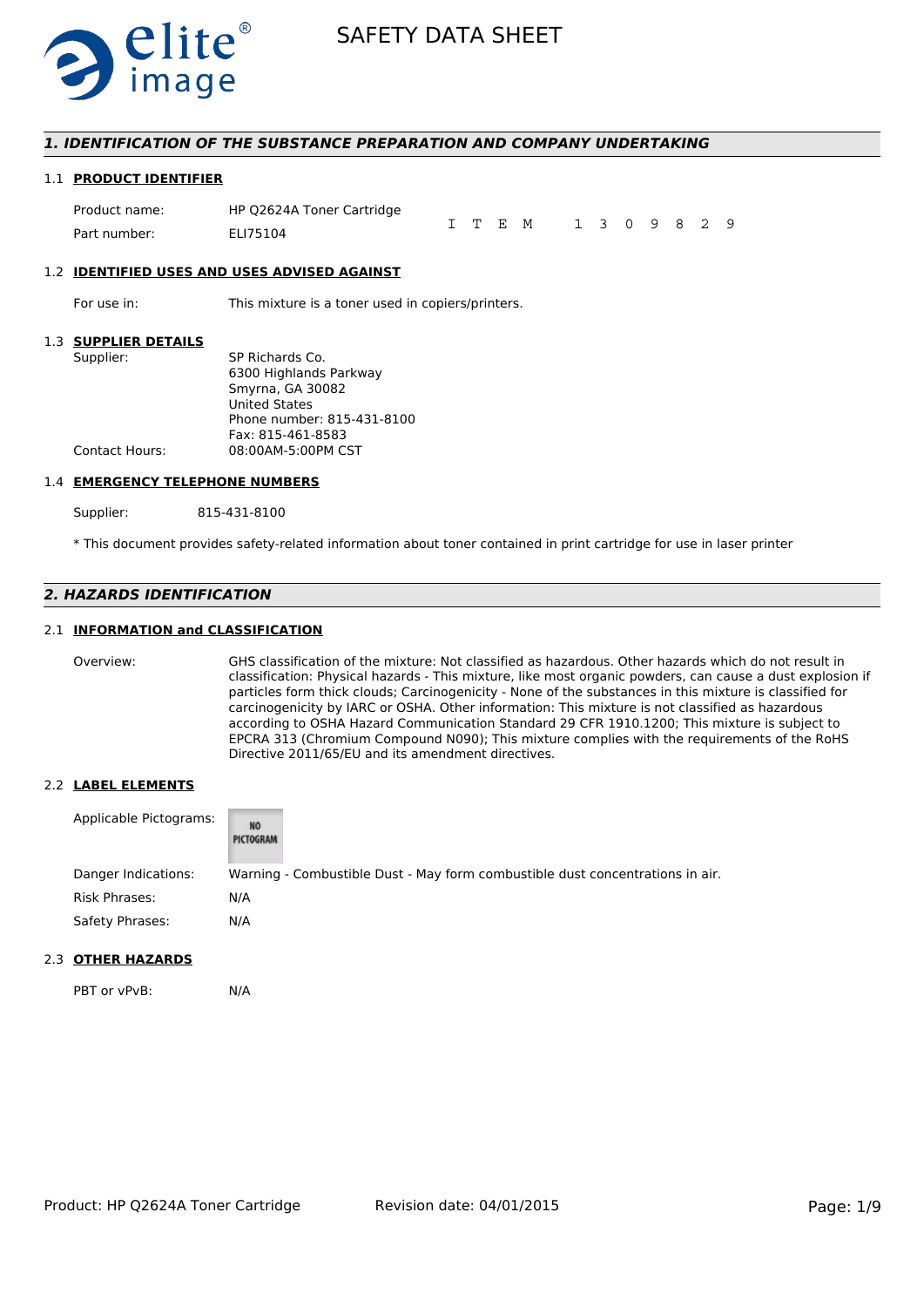

# *3. COMPOSITION / INFORMATION ON INGREDIENTS*

| Ingredients                   | <b>CAS number</b>   | Weight %    | <b>OSHA</b> | <b>ACGIH</b> | Other                                                                                                                                                                                                                                                                                                                                                                                                                                                                                                                                                                                                                                |
|-------------------------------|---------------------|-------------|-------------|--------------|--------------------------------------------------------------------------------------------------------------------------------------------------------------------------------------------------------------------------------------------------------------------------------------------------------------------------------------------------------------------------------------------------------------------------------------------------------------------------------------------------------------------------------------------------------------------------------------------------------------------------------------|
|                               |                     |             | <b>PEL</b>  | <b>TLV</b>   |                                                                                                                                                                                                                                                                                                                                                                                                                                                                                                                                                                                                                                      |
| Styrene Acrylate<br>Copolymer | <b>TRADE SECRET</b> | 40-60       |             |              | TSCA listed/exempted: Yes                                                                                                                                                                                                                                                                                                                                                                                                                                                                                                                                                                                                            |
| Iron Oxide                    | 1317-61-9           | $35 - 55$   |             |              | TSCA listed/exempted: Yes                                                                                                                                                                                                                                                                                                                                                                                                                                                                                                                                                                                                            |
| Amorphous Silica              | 7631-86-9           | $<$ 5       |             |              | TSCA listed/exempted: Yes                                                                                                                                                                                                                                                                                                                                                                                                                                                                                                                                                                                                            |
| Organochromium Complex        | <b>TRADE SECRET</b> | $0.5 - 2.0$ |             |              | TSCA listed/exempted: Yes.<br>Classification: Hazardous to the<br>aquatic environment; Category<br>Acute 1, Chronic 1; Flammable<br>solid Category 1. Ingredients<br>hazardous within the meaning of<br>GHS and present above the cut-off<br>level. Although this mixture<br>contains this classified substance,<br>the mixture is not classified based<br>on the test results shown in Section<br>9 and 12 in accordance with OSHA<br><b>Hazard Communication Standard</b><br>29 CFR 1910.1200 or the GHS<br>criteria. Refer to Section 8 for<br>information on exposure limits and<br>Section 11 for toxicological<br>information. |

The Full Text for all R-Phrases are Displayed in Section 16

# **COMPOSITION COMMENTS**

The Data Shown is in accordance with the latest Directives.

This section provides composition information for the toner powder contained in specially designed container inside of the print cartridge.

# *4. FIRST-AID MEASURES*

# 4.1 **FIRST AID MEASURES**

# 4.1.1 **FIRST AID INSTRUCTIONS BY RELEVANT ROUTES OF EXPOSURE**

| Inhalation:   | Provide fresh air immediately. If symptoms occur, seek medical advice.                                                                                |
|---------------|-------------------------------------------------------------------------------------------------------------------------------------------------------|
| Eye contact:  | Do not rub eyes. Immediately rinse with plenty of clean running water until particles are washed<br>out. If irritation persists, seek medical advice. |
| Skin contact: | Wash out particles with plenty of water and soap. If irritation develops, seek medical advice.                                                        |
| Ingestion:    | Clean mouth out with water. Drink several glasses of water. If sickness develops, seek medical<br>advice.                                             |

#### 4.1.2 **ADDITIONAL FIRST AID INFORMATION**

| Additional first aid information:     | N/A                                                                                                                                                                        |
|---------------------------------------|----------------------------------------------------------------------------------------------------------------------------------------------------------------------------|
| Immediate Medical Attention Required: | Immediate medical attention may be required in the unlikely event of extreme<br>inhalation, eye contact or unusual reaction due to physical idiosyncrasy of the<br>person. |

#### 4.2 **SYMPTOMS AND EFFECTS**

Acute Symptoms from Exposure: Eye contact: Irritation may occur by mechanical abrasion. Skin contact: Minimal skin irritation may occur. Inhalation: Slight irritation of respiratory tract may occur with exposure to large amount of toner dust. Ingestion: Ingestion is an unlikely route of entry under normal conditions of use. Delayed Symptoms from Exposure: N/A

# 4.3 **IMMEDIATE SPECIAL TREATMENT OR EQUIPMENT REQUIRED**

N/A

| Product: HP Q2624A Toner Cartridge | Revision date: 04/01/2015 | Page: 2/9 |
|------------------------------------|---------------------------|-----------|
|------------------------------------|---------------------------|-----------|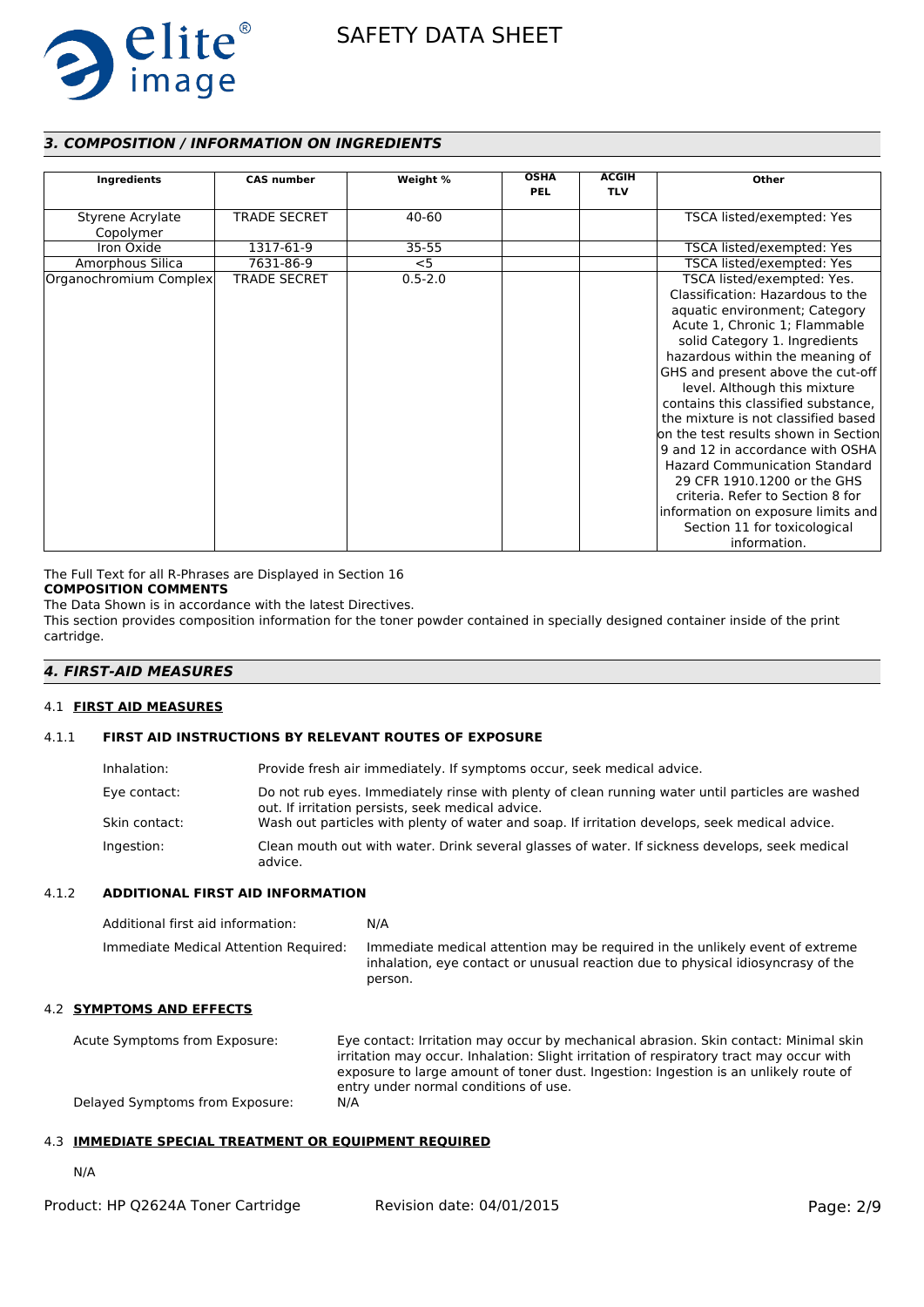

# *5. FIRE-FIGHTING MEASURES*

#### 5.1 **EXTINGUISHING MEDIA**

| Recommended Extinguishing Media:    | Water, foam, dry chemical. |
|-------------------------------------|----------------------------|
| Extinguishing Media Not to be Used: | None known.                |

#### 5.2 **SPECIAL HAZARD**

Unusual Fire/Explosion Hazards: Toner, like most organic powders, is capable of creating a dust explosion when particles form thick clouds. Carbon monoxide and carbon dioxide are hazardous resulting gases.

Extinguishing Media Not to be Used: N/A

#### 5.3 **ADVICE FOR FIRE FIGHTERS**

Avoid inhalation of smoke. Wear protective cloting an wear self-contained breathing apparatus

### *6. ACCIDENTAL RELEASE MEASURES*

# 6.1 **PERSONAL PRECAUTIONS, PROTECTIVE EQUIPMENT AND EMERGENCY PROCEDURES**

#### 6.1.1 **PRECAUTIONS FOR NON-EMERGENCY PERSONNEL**

Avoid dust formation. Do not breathe dust.

#### 6.1.2 **ADDITIONAL FIRST AID INFORMATION**

N/A

#### 6.1.3 **PERSONAL PROTECTION**

Wear personal protective equipment as described in Section 8.

#### 6.2 **ENVIRONMENTAL PRECAUTIONS**

Regulatory Information: Keep product out of sewers and watercourses.

#### 6.3 **METHODS AND MATERIAL FOR CONTAINMENT AND CLEANUP**

Spill or Leak Cleanup Procedures: Eliminate sources of ignition and flammables. Shelter the released material (powder) from wind to avoid dust formation and scattering. Vacuum or sweep the material into a sealed container. If a vacuum cleaner is used, it must be dust explosion-proof. Dispose of the material in accordance with Federal/state/local requirements.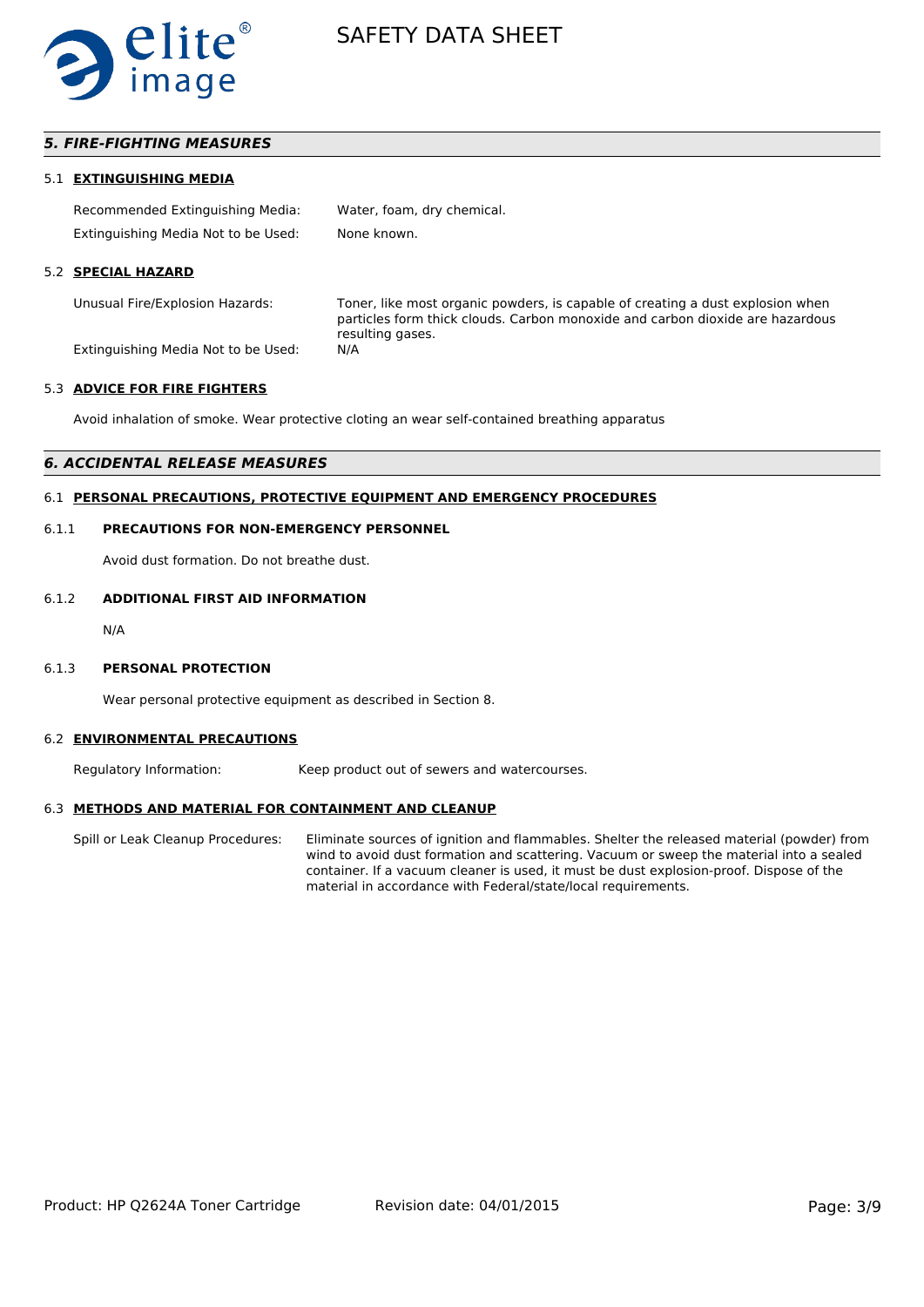

# *7. HANDLING AND STORAGE*

#### 7.1 **PRECAUTIONS FOR SAFE HANDLING**

Recommendations for Handling: No special precautions when used as intended. Keep containers closed, avoid creating dust. Keep away from ignition sources. Advice on General Hygiene: Never eat, drink or smoke in work areas. Practice good personal hygiene after using this material, especially before eating, drinking, smoking, using the restroom, or applying cosmetics.

#### 7.2 **CONDITIONS FOR SAFE STORAGE**

Avoid high temperatures, >100°F/32°C

#### 7.3 **SPECIFIC END USES**

Printing devices

#### *8. EXPOSURE CONTROLS/PERSONAL PROTECTION*

#### 8.1 **CONTROL PARAMETERS**

The best protection is to enclose operations and/or provide local exhaust ventilation at the site of chemical release in order to maintain airborne concentrations of the product below OSHA PELs (See Section 3). Local exhaust ventilation is preferred because it prevents contaminant dispersion into the work area by controlling it at its source.

#### 8.2 **EXPOSURE CONTROLS**

#### **Respiratory protection:**

IMPROPER USE OF RESPIRATORS IS DANGEROUS. Seek professional advice prior to respirator selection and use. Follow OSHA respirator regulations (29 CFR 1910.134 and 1910.137) and, if necessary, wear a NIOSH approved respirator. Select respirator based on its suitability to provide adequate worker protection for given work conditions, levels of airborne contamination, and sufficient levels of oxygen.

#### **Eye/Face Protection:**

Contact lenses are not eye protective devices. Appropriate eye protection must be worn instead of, or in conjunction with contact lenses.

#### **Hand/Skin Protection:**

For emergency or non-routine operations (cleaning spills, reactor vessels, or storage tanks), wear an SCBA. WARNING! Air purifying respirators do not protect worker in oxygen deficient atmospheres.

#### **Additional Protection:**

N/A

#### **Protective Clothing and Equipment:**

Wear chemically protective gloves, boots, aprons, and gauntlets to prevent prolonged or repeated skin contact. Wear splashproof chemical goggles and face shield when working with liquid, unless full face piece respiratory protection is worn.

#### **Safety Stations:**

Make emergency eyewash stations, safety/quick-drench showers, and washing facilities available in work area.

#### **Contaminated Equipment:**

Separate contaminated work clothes from street clothes. Launder before reuse. Remove material from your shoes and clean personal protective equipment. Never take home contaminated clothing.

#### **Comments:**

Never eat, drink or smoke in work areas. Practice good personal hygiene after using this material, especially before eating, drinking, smoking, using the restroom, or applying cosmetics.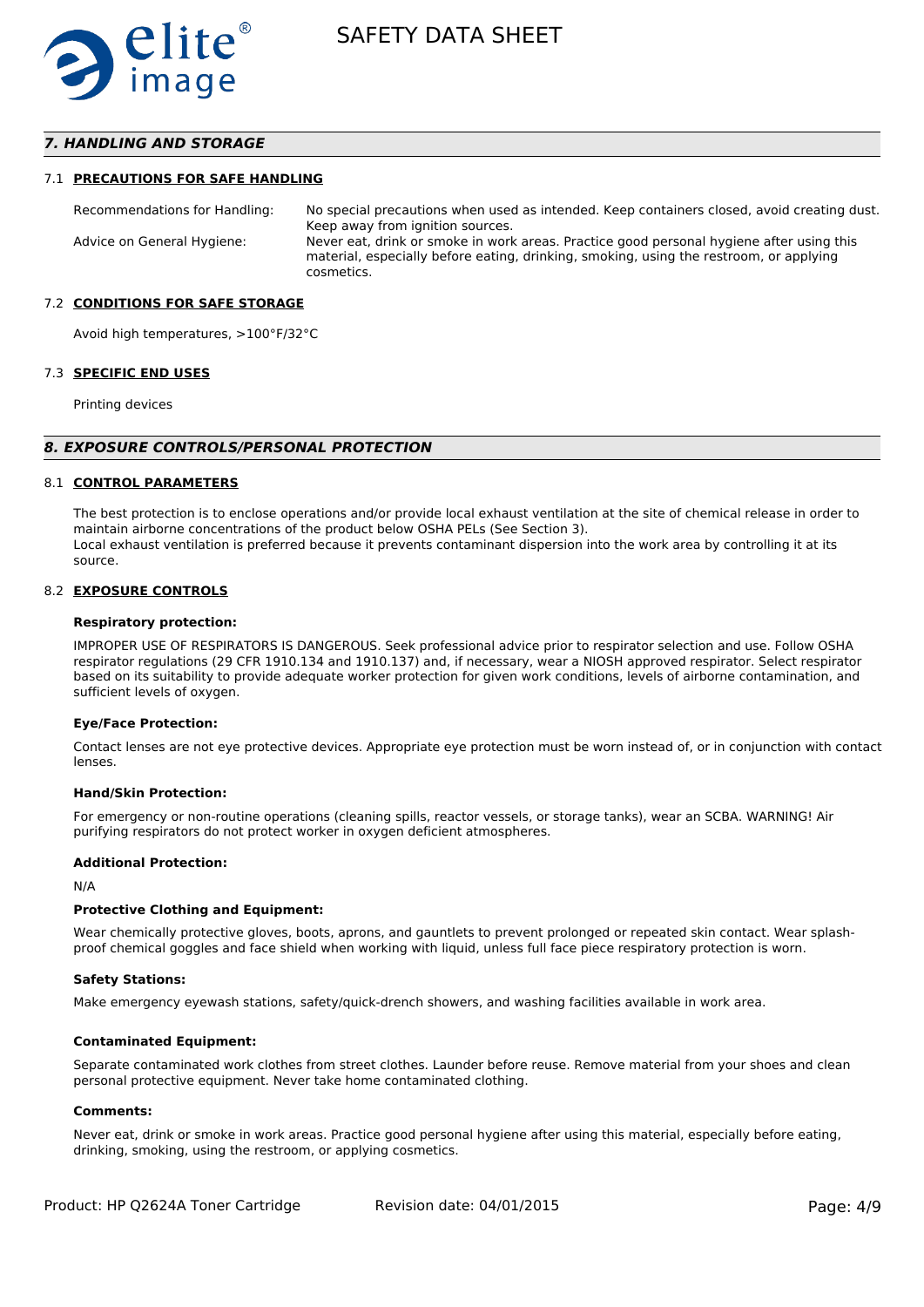

# *9. PHYSICAL AND CHEMICAL PROPERTIES*

# 9.1 **DETAIL INFORMATION**

| Physical state:            | APPEARANCE: Fine black powder. |
|----------------------------|--------------------------------|
| Color:                     | Black                          |
| Odor:                      | None or slight plastic odor    |
| Odor threshold:            | N/A                            |
|                            |                                |
| Boiling point:             | N/A                            |
| Melting point:             | N/A                            |
| Flash point:               | N/A                            |
| <b>Explosion limits:</b>   | N/A                            |
| Relative density:          | $1.5 - 2.5$                    |
| Auto-ignition temperature: | N/A                            |
|                            |                                |

#### 9.2 **OTHER INFORMATION**

FLAMMABILITY: Not flammable by burning rate DOT/UN test N.1 (similar product). SOLUBILITY: Negligible in water. Partially soluble in some organic solvents such as Toluene and Tetrahydrofuran.

# *10. CHEMICAL STABILITY AND REACTIVITY*

#### 10.1 **Reactivity:**

| <b>Reactivity Hazards:</b>     | None                                                                                                           |
|--------------------------------|----------------------------------------------------------------------------------------------------------------|
| Data on Mixture Substances:    | None                                                                                                           |
| 10.2 Chemical Stability:       | The product is stable. Under normal conditions of storage and use, hazardous<br>polymerisation will not occur. |
| 10.3 Hazardous Polymerization: | Stable under conditions of normal use.                                                                         |
| 10.4 Conditions to Avoid:      | Keep away from heat, flame, sparks and other ignition sources.                                                 |
| 10.5 Incompatible Materials:   | Strong oxidising materials                                                                                     |
| 10.6 Hazardous Decomposition:  | Will not occur.                                                                                                |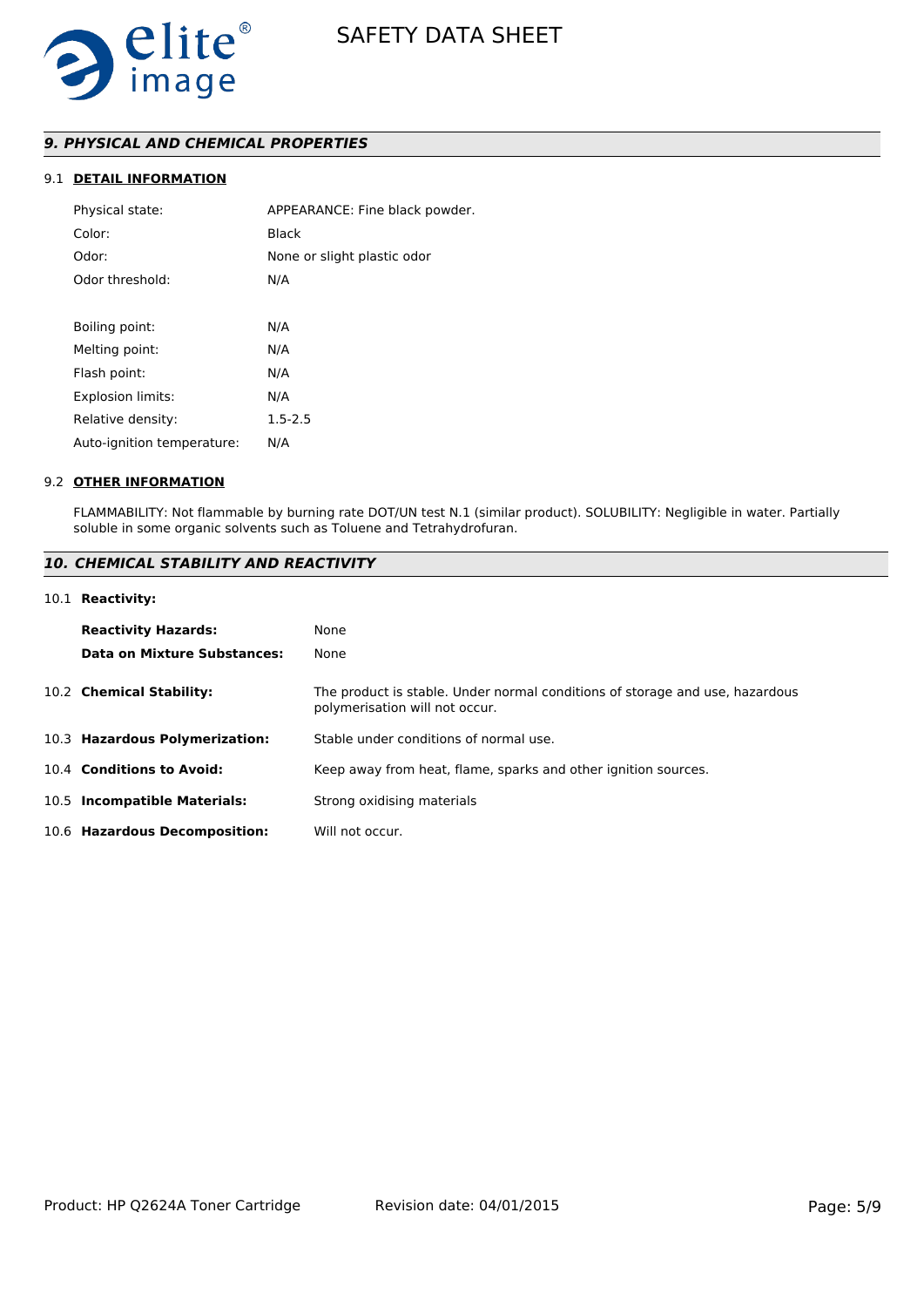

# *11. INFORMATION ON TOXICOLOGICAL EFFECT*

| <b>Mixtures:</b>                   | According to our test results of this or similar mixture, and the information provided by the<br>suppliers about the substances contained in this mixture, seriously damaging effect is not<br>expected when this mixture is treated in accordance with standard industrial practices and<br>Federal/state/local requirements. Refer to Section 2 for potential health effects and Section 4 for                                                                                                                                                                                                                                                                                                                                                                                                                                                                                                                                                                                                                                                                 |
|------------------------------------|------------------------------------------------------------------------------------------------------------------------------------------------------------------------------------------------------------------------------------------------------------------------------------------------------------------------------------------------------------------------------------------------------------------------------------------------------------------------------------------------------------------------------------------------------------------------------------------------------------------------------------------------------------------------------------------------------------------------------------------------------------------------------------------------------------------------------------------------------------------------------------------------------------------------------------------------------------------------------------------------------------------------------------------------------------------|
|                                    | first aid measures.                                                                                                                                                                                                                                                                                                                                                                                                                                                                                                                                                                                                                                                                                                                                                                                                                                                                                                                                                                                                                                              |
| <b>Acute Toxicity:</b>             | Oral: LD50 rat > 2,500 mg/kg (OECD 425) (a similar product)                                                                                                                                                                                                                                                                                                                                                                                                                                                                                                                                                                                                                                                                                                                                                                                                                                                                                                                                                                                                      |
| <b>Skin Corrosion/Irritation:</b>  | N/A                                                                                                                                                                                                                                                                                                                                                                                                                                                                                                                                                                                                                                                                                                                                                                                                                                                                                                                                                                                                                                                              |
| <b>Serious Eye Damage:</b>         | N/A                                                                                                                                                                                                                                                                                                                                                                                                                                                                                                                                                                                                                                                                                                                                                                                                                                                                                                                                                                                                                                                              |
| <b>Inhalation:</b>                 | N/A                                                                                                                                                                                                                                                                                                                                                                                                                                                                                                                                                                                                                                                                                                                                                                                                                                                                                                                                                                                                                                                              |
| <b>Sensitization:</b>              | Respiratory: No test data available. None of the substances in this mixture is classified as a<br>respiratory sensitizer.                                                                                                                                                                                                                                                                                                                                                                                                                                                                                                                                                                                                                                                                                                                                                                                                                                                                                                                                        |
| <b>Mutagenicity:</b>               | Ames test (Salmonella typhimurium, Escherichia coli) negative. (a similar product)                                                                                                                                                                                                                                                                                                                                                                                                                                                                                                                                                                                                                                                                                                                                                                                                                                                                                                                                                                               |
| <b>Carcinogenicity:</b>            | N/A                                                                                                                                                                                                                                                                                                                                                                                                                                                                                                                                                                                                                                                                                                                                                                                                                                                                                                                                                                                                                                                              |
| <b>Reproductive Toxicity:</b>      | No test data available. None of the substances in this mixture is classified for reproductive toxicity.                                                                                                                                                                                                                                                                                                                                                                                                                                                                                                                                                                                                                                                                                                                                                                                                                                                                                                                                                          |
| <b>STOT - Single Exposure:</b>     | N/A                                                                                                                                                                                                                                                                                                                                                                                                                                                                                                                                                                                                                                                                                                                                                                                                                                                                                                                                                                                                                                                              |
| <b>STOT - Multiple Exposure:</b>   | No test data available. Inhalation tests of a toner for two years showed no significant                                                                                                                                                                                                                                                                                                                                                                                                                                                                                                                                                                                                                                                                                                                                                                                                                                                                                                                                                                          |
|                                    | carcinogenicity. (Reference 1 - Test Data) In rats, chronic exposure to toner concentrations 4<br>mg/m3 and over lead to an accumulation of particles in the lung as well as to persistent<br>inflammatory processes and slight to moderate fibrotic changes in the lungs of rats. In hamsters,<br>these effects were only observed at significantly higher concentrations ( $>$ 20 mg/m3). The particle<br>accumulation in the lung tissue of the experimental animals is attributed to a damage and<br>overload of the lung clearance mechanisms and is called "lung overloading". This is not an effect<br>specific to toner dust but is generally observed when high concentrations of other, slightly soluble<br>dusts are inhaled. The lowest-observable-effect-level (LOEL) was 4 mg/m3 and the no-observable-<br>effect-level (NOEL) was 1 mg/m3 in rats. The NOEL was greater than 6 mg/m3 in hamsters.<br>(Reference 2 - Test Data) Toner concentration under the normal use of this product is estimated to<br>be less than 1 mg/m3.                  |
| Ingestion:                         | N/A                                                                                                                                                                                                                                                                                                                                                                                                                                                                                                                                                                                                                                                                                                                                                                                                                                                                                                                                                                                                                                                              |
| <b>Hazard Class Information:</b>   | N/A                                                                                                                                                                                                                                                                                                                                                                                                                                                                                                                                                                                                                                                                                                                                                                                                                                                                                                                                                                                                                                                              |
| <b>Mixture on Market Data:</b>     | N/A                                                                                                                                                                                                                                                                                                                                                                                                                                                                                                                                                                                                                                                                                                                                                                                                                                                                                                                                                                                                                                                              |
| Symptoms:                          | N/A                                                                                                                                                                                                                                                                                                                                                                                                                                                                                                                                                                                                                                                                                                                                                                                                                                                                                                                                                                                                                                                              |
| Delayed/Immediate Effects: N/A     |                                                                                                                                                                                                                                                                                                                                                                                                                                                                                                                                                                                                                                                                                                                                                                                                                                                                                                                                                                                                                                                                  |
| <b>Test Data on Mixture:</b>       | (Reference 1) "Negative Effect of Long-term Inhalation of Toner on Formation of<br>8-Hydroxydeoxyguanosine in DNA in the Lungs of Rats in Vivo", Yasuo Morimoto, et. Al., Inhalation<br>Toxicology, Vol. 17 (13) p.749-753 (2005). (Reference 2) Studies by Muhle, Bellmann,<br>Creutzenberg et al. "Lung clearance and retention of toner, utilizing a tracer technique during<br>chronic inhalation exposure in rats." Fundam. Appl. Toxicol 17 (1991) p.300-313. "Lung clearance<br>and retention of toner, TiO2, and crystalline Silica, utilizing a tracer technique during chronic<br>inhalation exposure in Syrian golden hamsters." Inhal. Toxicol. 10 (1998) p.731-751. "Subchronic<br>inhalation study of toner in rats." Inhal. Toxicol. 2 (1990) p.341-360. "Pulmonary response to toner<br>upon chronic inhalation exposure in rats." Fundam. Appl. Toxicol. 17 (1991) p.280-299.<br>"Pulmonary response to toner, TiO2 and crystalline Silica upon chronic inhalation exposure in<br>Syrian golden hamsters." Inhal. Toxicol. 10 (1998) p.699-729. |
| <b>Not Meeting Classification:</b> | N/A                                                                                                                                                                                                                                                                                                                                                                                                                                                                                                                                                                                                                                                                                                                                                                                                                                                                                                                                                                                                                                                              |
| <b>Routes of Exposure:</b>         | N/A                                                                                                                                                                                                                                                                                                                                                                                                                                                                                                                                                                                                                                                                                                                                                                                                                                                                                                                                                                                                                                                              |
| <b>Interactive Effects:</b>        | N/A                                                                                                                                                                                                                                                                                                                                                                                                                                                                                                                                                                                                                                                                                                                                                                                                                                                                                                                                                                                                                                                              |
| <b>Absence of Specific Data:</b>   | N/A                                                                                                                                                                                                                                                                                                                                                                                                                                                                                                                                                                                                                                                                                                                                                                                                                                                                                                                                                                                                                                                              |
| Mixture vs Substance Data: N/A     |                                                                                                                                                                                                                                                                                                                                                                                                                                                                                                                                                                                                                                                                                                                                                                                                                                                                                                                                                                                                                                                                  |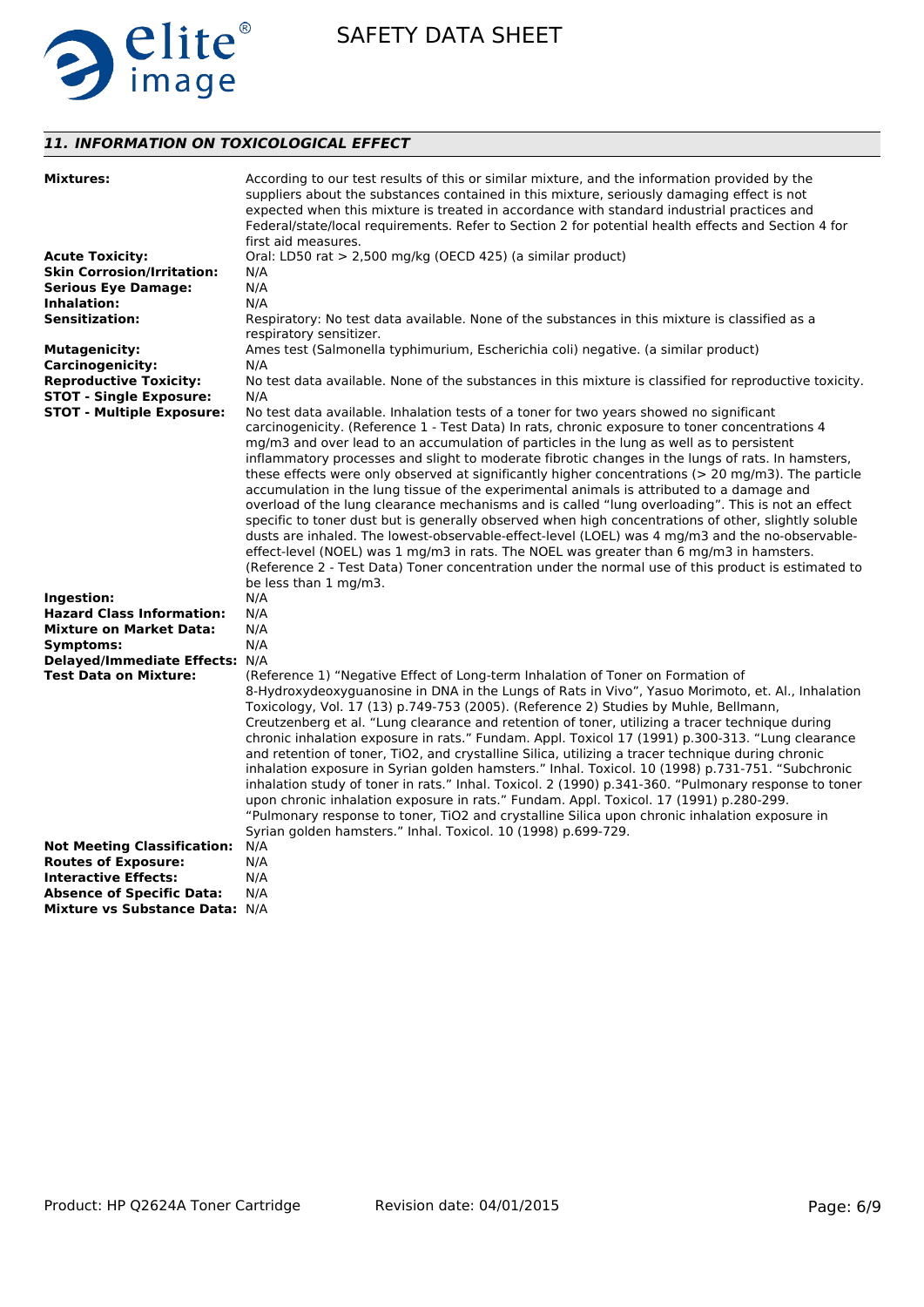

# *12. ECOLOGICAL INFORMATION*

| 12.1 <b>Eco toxicity:</b>           | According to our test results of this or similar mixture, and the information provided by the<br>suppliers about the substances contained in this mixture, this mixture is not expected to be<br>harmful to ecology. Acute toxicity to aguatic organisms (a similar product): 72-hour IC50 (for<br>algae, Pseudokirchneriella subcapitata, OECD 201) $> 1,000$ mg/L, NOEL 1,000 mg/L; 48-hour<br>EC50 (for Daphnia magna, OECD 202) $> 1,000$ mg/L, NOEC 1,000 mg/L; 96-hour LC50 (for fish,<br>Rainbow trout, OECD 203) $> 1,000$ mg/L, NOEC 1,000 mg/L. |  |  |
|-------------------------------------|-----------------------------------------------------------------------------------------------------------------------------------------------------------------------------------------------------------------------------------------------------------------------------------------------------------------------------------------------------------------------------------------------------------------------------------------------------------------------------------------------------------------------------------------------------------|--|--|
| 12.2 Degradability:                 | N/A                                                                                                                                                                                                                                                                                                                                                                                                                                                                                                                                                       |  |  |
| 12.3 Bioaccumulation Potential: N/A |                                                                                                                                                                                                                                                                                                                                                                                                                                                                                                                                                           |  |  |
| 12.4 Mobility in Soil:              | N/A                                                                                                                                                                                                                                                                                                                                                                                                                                                                                                                                                       |  |  |
| 12.5 PBT & vPvB Assessment:         | N/A                                                                                                                                                                                                                                                                                                                                                                                                                                                                                                                                                       |  |  |
| 12.6 Other Adverse Effects:         | None known.                                                                                                                                                                                                                                                                                                                                                                                                                                                                                                                                               |  |  |
| <b>13. DISPOSAL CONSIDERATIONS</b>  |                                                                                                                                                                                                                                                                                                                                                                                                                                                                                                                                                           |  |  |

# **Disposal Information:**

 Dispose as a solid waste in accordance with local authority regulations. Empty container retains product residue.

### **Physical/Chemical Properties that affect Treatment:**

Symbol: This product is not classified as dangerous

Risk Phrases: This product is not classified according to the federal, state and local environmental regulations.

# **Waste Treatment Information:**

Do not shred toner cartridge, unless dust-explosion prevention measures are taken. Finely dispersed particles may form explosive mixtures in air. Dispose of in compliance with federal, state, and local regulations.

# **Personal Protection Required:**

N/A

| <b>14. TRANSPORT INFORMATION</b> |                             |                                                                                                                                             |  |  |
|----------------------------------|-----------------------------|---------------------------------------------------------------------------------------------------------------------------------------------|--|--|
|                                  | $14.1$ ID Number:           | None. Not a regulated material under the United States DOT, IMDG, ADR, RID, or ICAO/IATA.                                                   |  |  |
|                                  | 14.2 Shipping Name:         | None. Not a regulated material under the United States DOT, IMDG, ADR, RID, or ICAO/IATA.                                                   |  |  |
|                                  | 14.3 Hazard Class:          | None. Not a regulated material under the United States DOT, IMDG, ADR, RID, or ICAO/IATA.                                                   |  |  |
|                                  | 14.4 Packing Group:         | N/A                                                                                                                                         |  |  |
|                                  | 14.5 Environmental Hazards: | Not a marine pollutant according to the IMDG Code. Not environmentally hazardous according<br>to the UN Model Regulations, ADR, RID or ADN. |  |  |
|                                  | 14.6 User Precautions:      | Do not open or break a container during transportation unless absolutely needed.                                                            |  |  |
|                                  | 14.7 Bulk Transport:        | N/A                                                                                                                                         |  |  |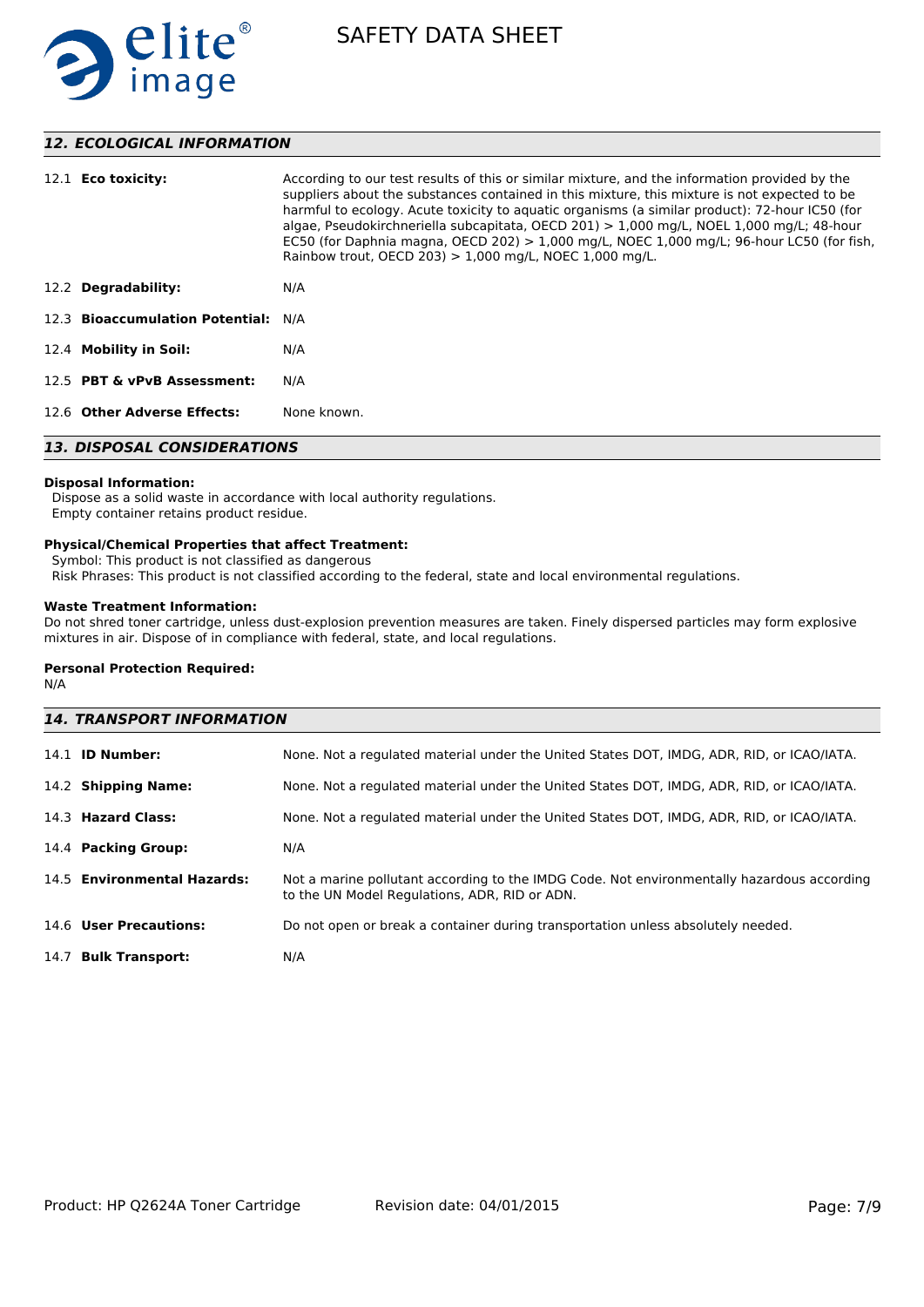

# *15. REGULATORY INFORMATION*

| 15.1 Regulatory Information: | TSCA: All the substances in this mixture are listed or exempted in accordance with TSCA. |
|------------------------------|------------------------------------------------------------------------------------------|
|------------------------------|------------------------------------------------------------------------------------------|

**EPA Regulatory Information:** N/A

**CERCLA Reportable Quantity:** Not applicable to this mixture.

#### 15.2 **Superfund Information:**

**Hazard Categories:**

**Immediate:** N/A

**Delayed:** N/A

**Fire:** N/A

**Pressure:** N/A

**Reactivity:** N/A

**Section 302 - Extremely Hazardous:** Not applicable to this mixture.

**Section 311 - Hazardous:** Immediate health hazard: No (All the ingredients of this product are bound within the mixture.) Chronic health hazard: No (All the ingredients of this product are bound within the mixture.) Sudden release of pressure hazard: No. Reactive hazard: No.

| 15.3 State Regulations:            | California Proposition 65 (Safe Drinking Water and Toxic Enforcement Act of 1986): This<br>product does not contain any chemicals listed by the State of California.                                                                                                                                    |
|------------------------------------|---------------------------------------------------------------------------------------------------------------------------------------------------------------------------------------------------------------------------------------------------------------------------------------------------------|
| 15.4 Other Regulatory Information: | SARA Title III (EPCRA) Section 313 (40 CFR 372): Organochromium Complex as a<br>Chromium Compound (N090). This mixture complies with the requirements of the RoHS<br>Directive 2011/65/EU and its amendment directives. Please refer to any other<br>Federal/state/local measures that may be relevant. |
| <b>16. OTHER INFORMATION</b>       |                                                                                                                                                                                                                                                                                                         |

| <b>General Comments:</b> | This information is based on our current knowledge. It should not therefore be construed as<br>guaranteeing specific properties of the products as described or their suitability for a particular<br>application |
|--------------------------|-------------------------------------------------------------------------------------------------------------------------------------------------------------------------------------------------------------------|
|                          | 0.000000000                                                                                                                                                                                                       |

**Creation Date of this SDS:** 09/22/2015